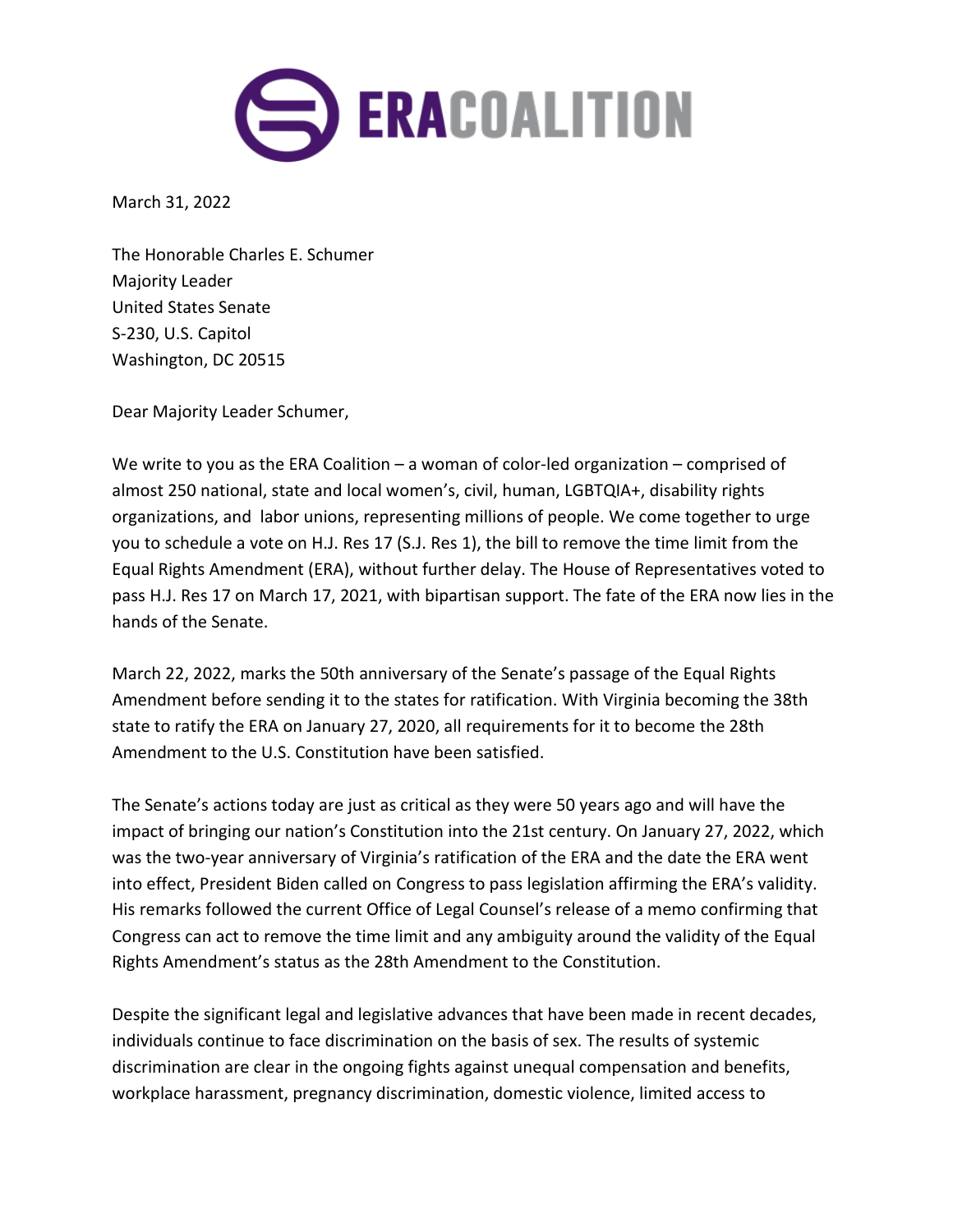comprehensive healthcare, and more. We are the only industrialized nation with a written Constitution that does not address the denial of rights for more than half of our population.

It has been nearly 100 years since this fight began to enshrine, into the Constitution, that equality of rights cannot be denied or abridged on account of sex. We urge the Senate to join the House in passing this legislation and making history this session.

Sincerely,

Church

Carol Jenkins CEO & President, ERA Coalition

## **National Organization Signers**

A. Philip Randolph Institute

African American Ministers In Action

American Association of University Women

American Federation of State, County and Municipal Employees (AFSCME)

American Federation of Teachers (AFT)

American Medical Women's Association

Association of Flight Attendants-CWA

Association for Women in Psychology (Activism Caucus)

Athlete Ally

Black Women's Roundtable

Breakthrough US

Center for Advanced Public Policy

Coalition of Labor Union Women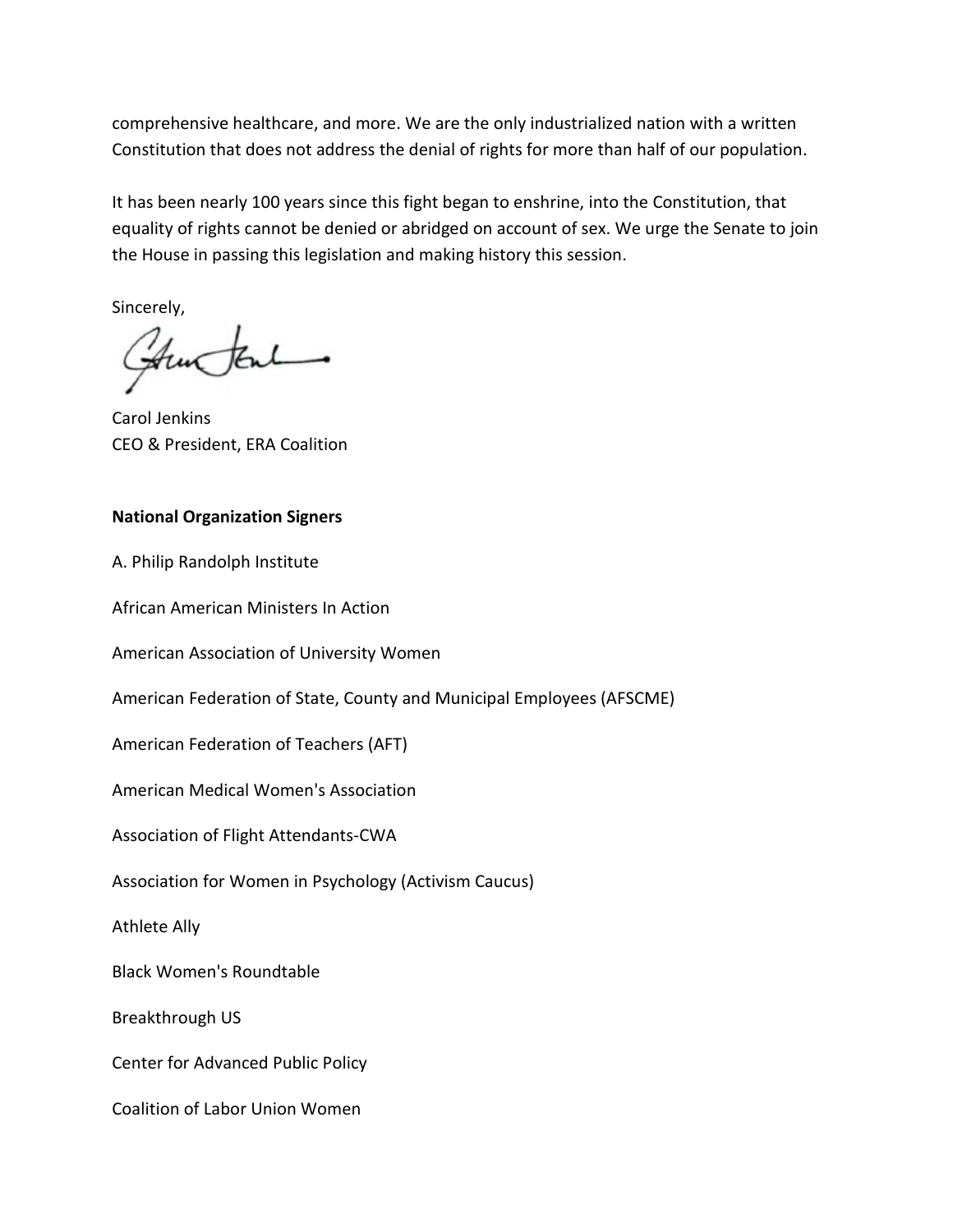Democrats Abroad

End Rape On Campus

Equal Means Equal

Equal Rights Advocates

Equality Now

Esler Family Foundation

The Feminist Front

Feminist Majority

Feminist Majority Foundation

Generation Ratify

GLAAD

GOP4ERA

Johnson Kinney and Zulaica LLP

Justice Revival

Leading Women of Tomorrow

League of Women Voters of the United States

Legal Momentum, the Women's Legal Defense and Education Fund

LPAC Action Network

MANA, A National Latina Organization

Movement of Mothers

Muslims for Progressive Values

National Association of Councils on Developmental Disabilities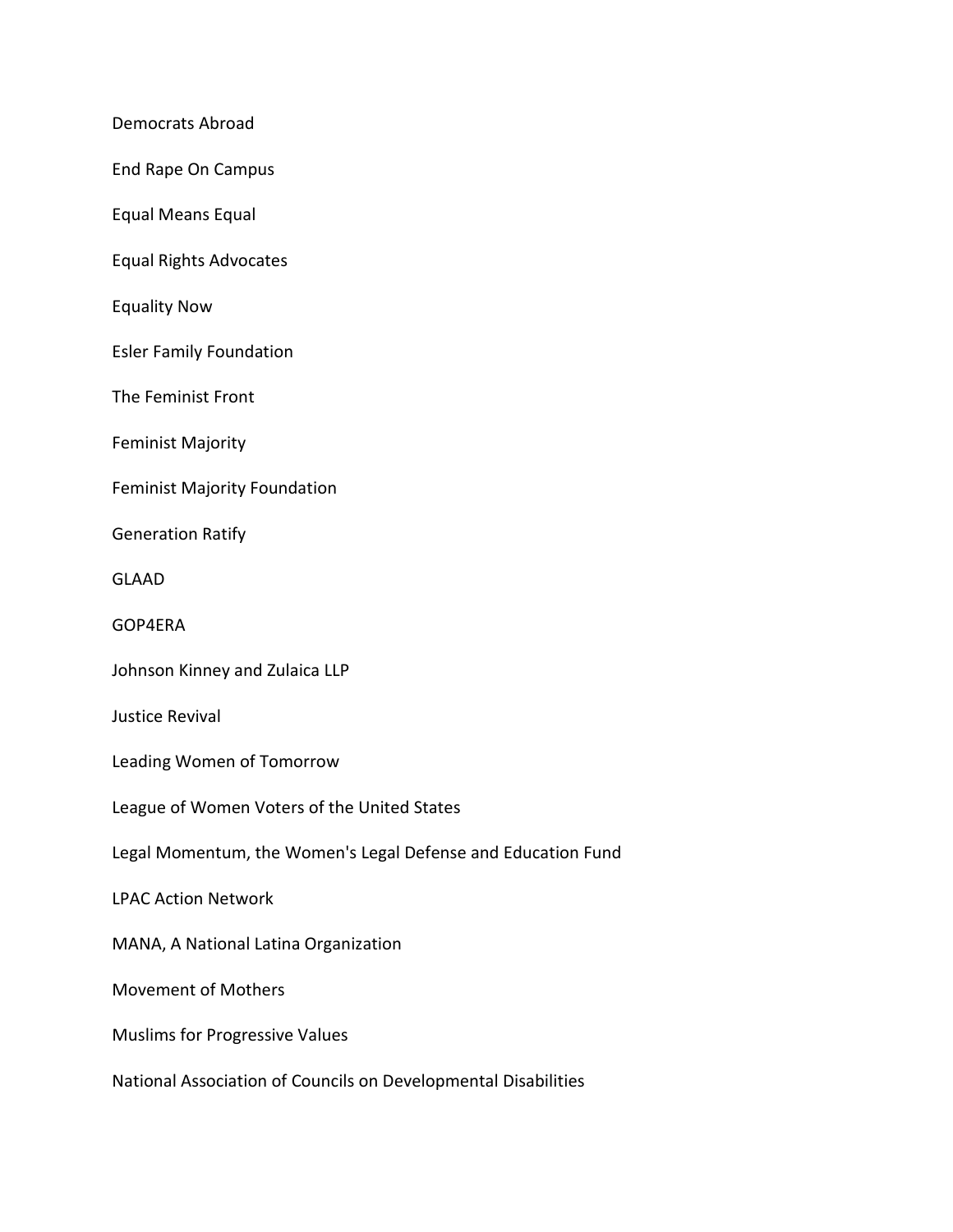| National Association of Women Lawyers             |
|---------------------------------------------------|
| National Council of Jewish Women                  |
| National Federation of Democratic Women           |
| National Organization for Women                   |
| National Organization for Women Foundation        |
| National Urban League                             |
| <b>National Women's Political Caucus</b>          |
| Panda Wear                                        |
| RepresentWomen                                    |
| <b>Shattering Glass</b>                           |
| <b>Studio Airstream</b>                           |
| The Policy Project                                |
| <b>Regenerative Rising</b>                        |
| The Ruth Project                                  |
| <b>Veris Wealth Partners</b>                      |
| We Are Woman                                      |
| Women's eNews                                     |
| Women's Equity Center and Action Network (WE CAN) |
| <b>Women's Law Project</b>                        |
| Women's Media Center                              |
| Zonta USA Caucus                                  |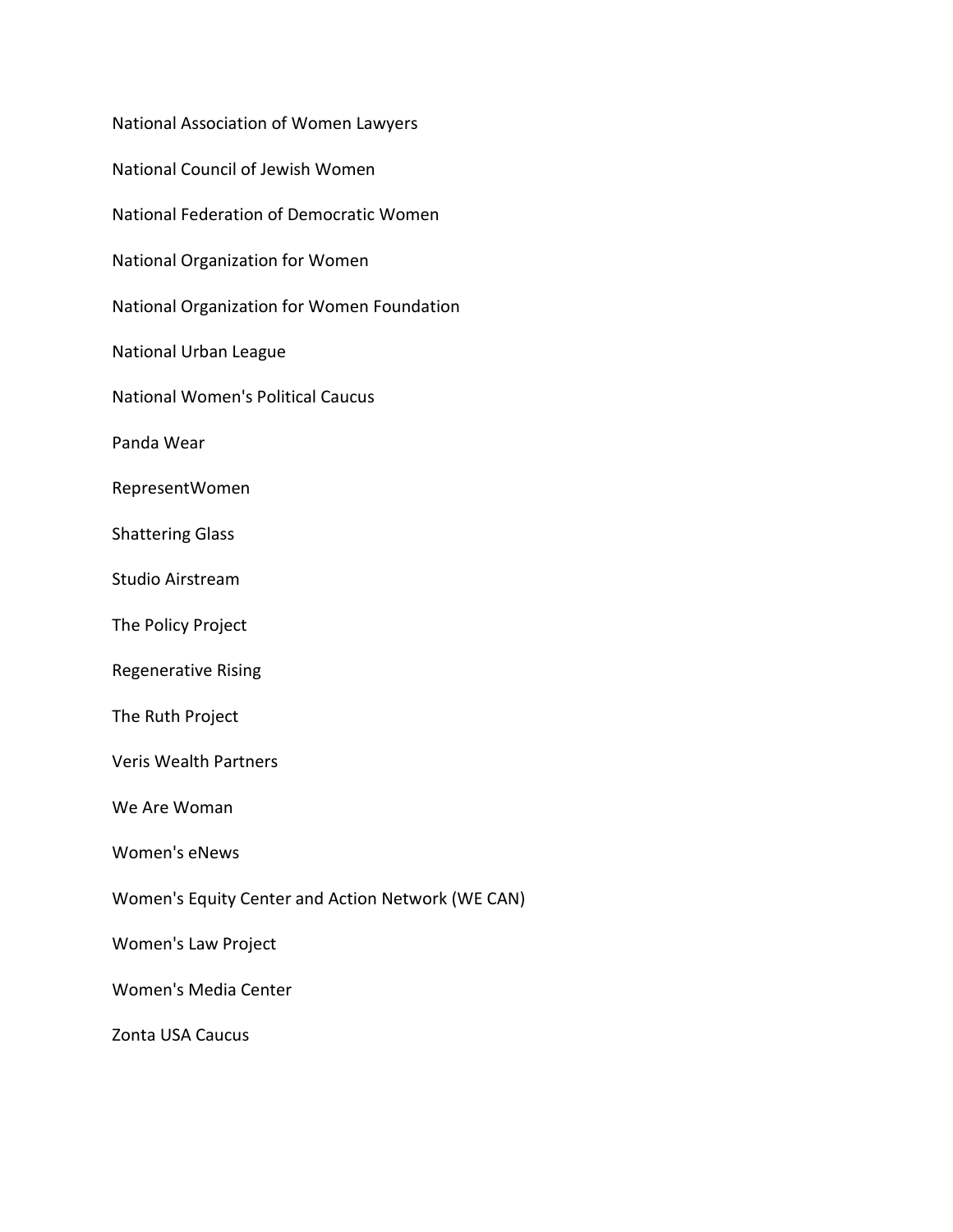## **State and Local Organization Signers**

38 Agree for Georgia Action Ohio Coalition for Battered Women American Association of University Women - Greenville, SC Baltimore National Organization for Women Blue Lotus Ministry BPW/NC--N.C. Business & Professional Women's Clubs Brady South Carolina Brevard National Organization for Women Brooklyn Queens National Organization for Women California National Organization for Women Chapel Hill National Organization for Women Charleston American Association of University Women Charlottesville National Organization for Women Chicago Foundation for Women CoCo National Organization for Women Columbia National Organization for Women DE ERA Now Democratic Women of Ocean County Democratic Women's Club of Florida Democratic Women's Club of Worcester County MD Downtown Women for Change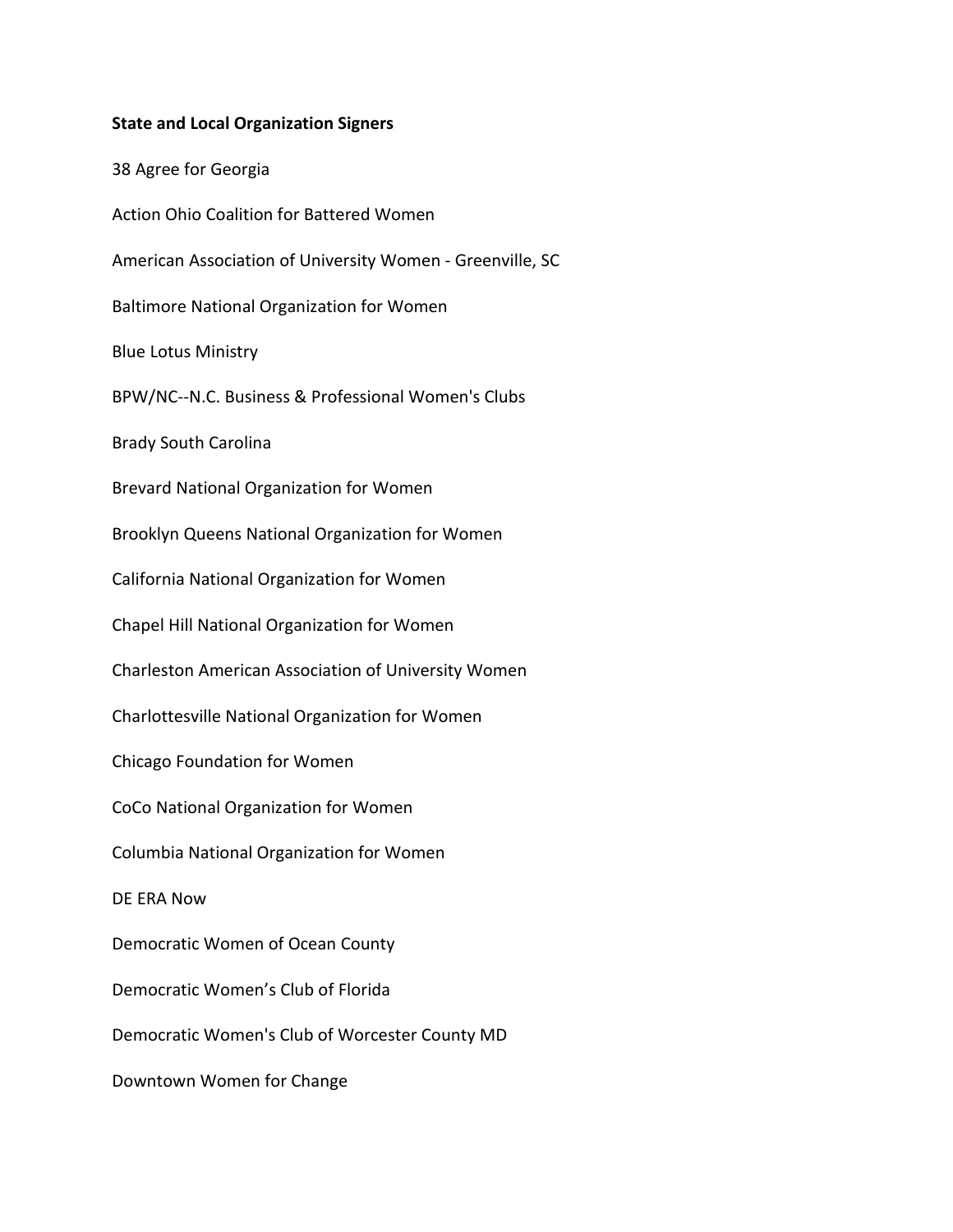Durham, North Carolina National Organization for Women Equal Means ERA South Carolina ERA Illinois ERA Minnesota ERA Task Force AZ ERA-NC Alliance FL0365 Pasco County National Organization for Women Florida National Organization for Women Florida NOW Education Fund Gainesville Area National Organization for Women Georgia Coalition Against Domestic Violence Georgia National Organization for Women Greater Orlando National Organization for Women Greater Portland Chapter National Organization for Women Hollywood Chapter of the National Organization for Women Illinois National Organization for Women Indiana Coalition Against Domestic Violence, Inc Indiana Federation of Democratic Women Indivisible Worcester Maryland Iowa National Organization For Women Jacksonville, Florida National Organization for Women Marion NAACP Branch #3059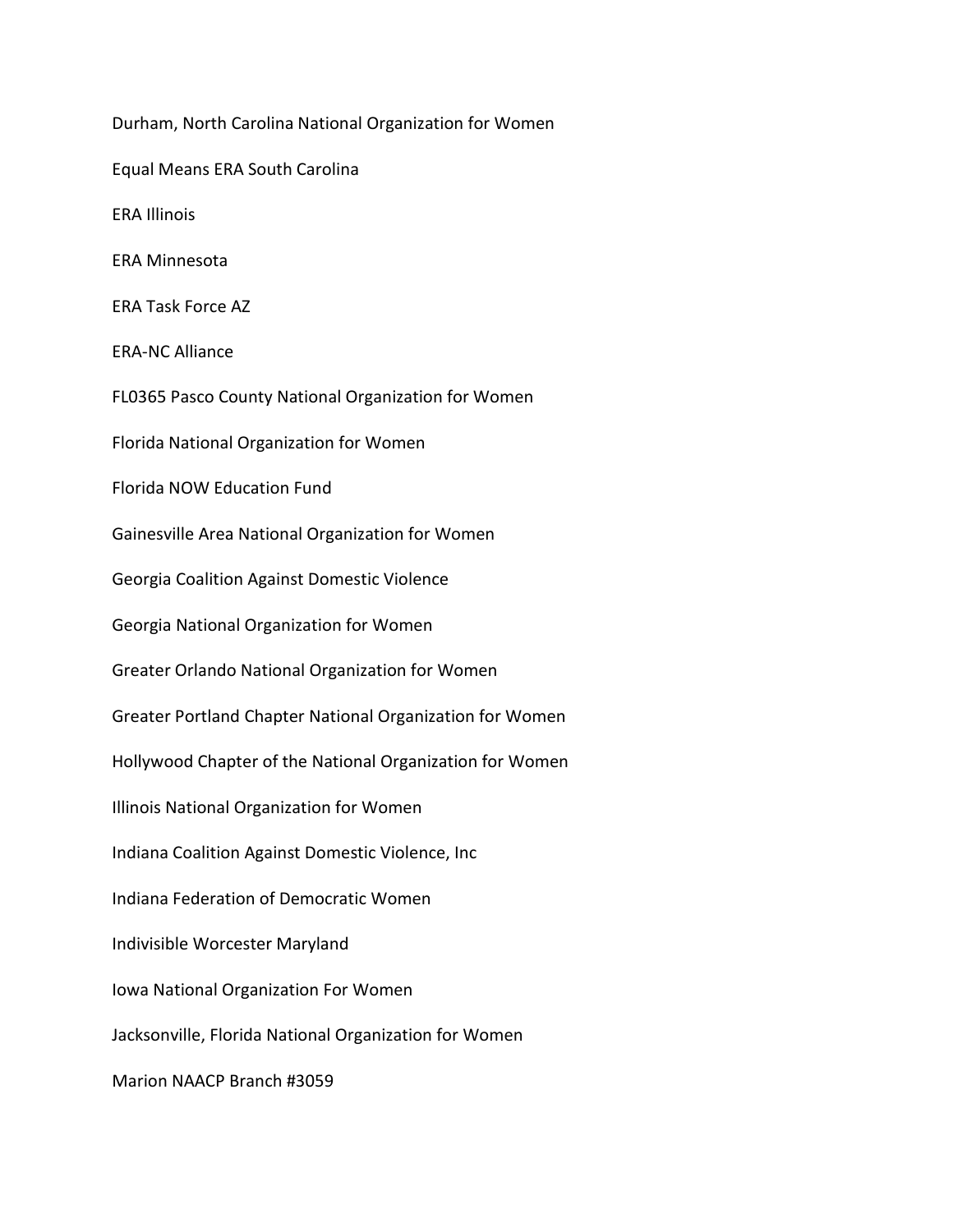Maryland Women's Heritage Center Mid-Day Women's Alliance Minnesota National Organization for Women Minnesota Valley National Organization for Women Missouri National Organization for Women Missouri Women's Political Caucus Monroe County National Organization for Women Montana National Organization for Women Nevada National Organization for Women North Carolina Coalition Against Domestic Violence North Carolina National Organization for Women North Jersey Sierra Group Northern New Jersey National Organization for Women Ocean County National Organization for Women Ohio National Organization for Women Ohio NOW Education and Legal Fund Oregon National Organization for Women Palm Beach County National Organization for Women Pinellas County National Organization for Women Project 28 MO Ratify ERA-NC Rockbridge Valley National Organization for Women